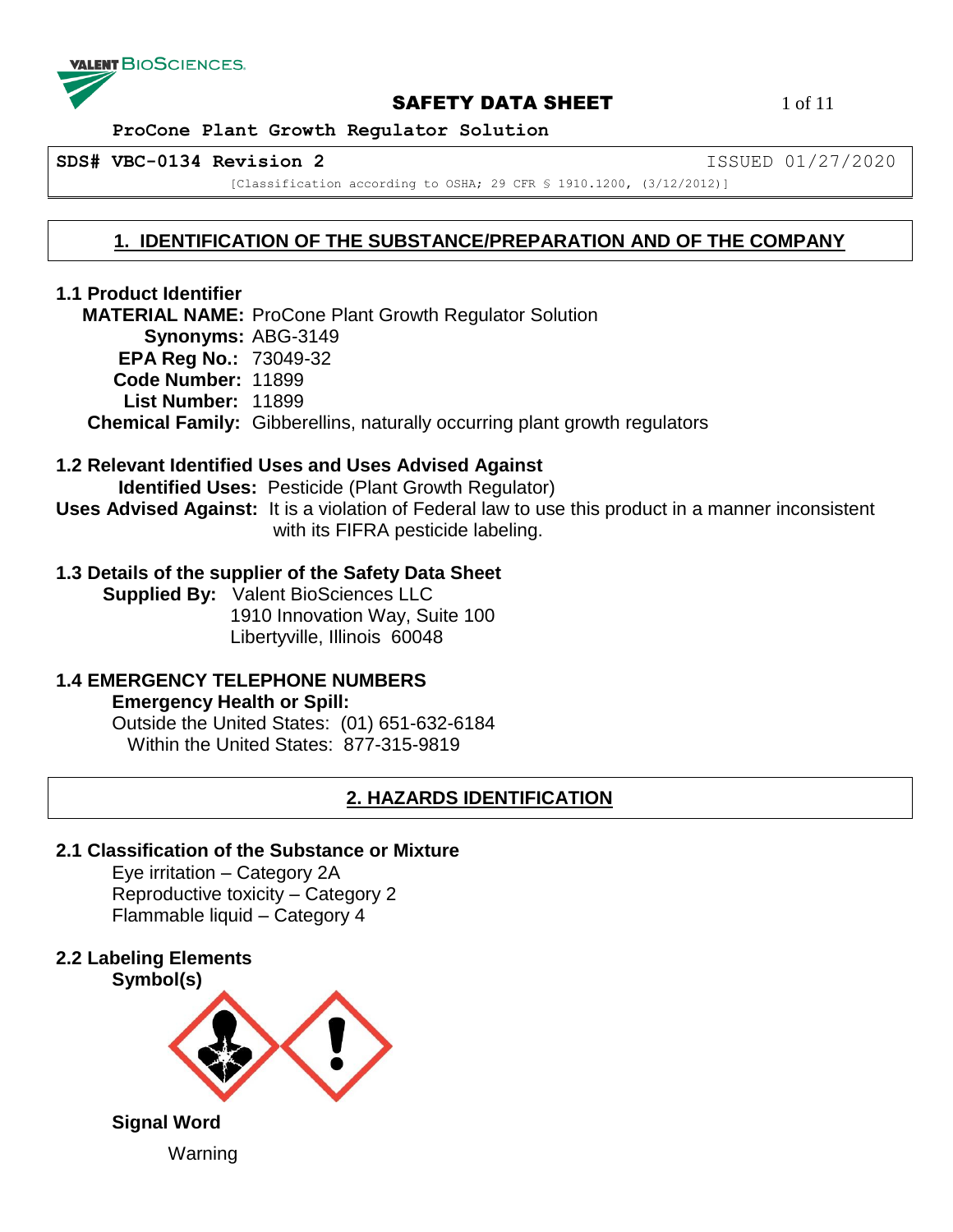

#### **SAFETY DATA SHEET** 2 of 11

 **ProCone Plant Growth Regulator Solution**

**SDS# VBC-0134 Revision 2** ISSUED 01/27/2020

[Classification according to OSHA; 29 CFR \$ 1910.1200, (3/12/2012)]

#### **Hazard Statement(s)**

Causes serious eye irritation Suspected of damaging fertility or the unborn child Combustible liquid

#### **Precautionary Statement:**

#### **Prevention**

Wash hands and face thoroughly after handling. Wear protective gloves/ protective clothing/eye protection/face protection. Obtain special instructions before use. Do not handle until all safety precautions have been read and understood. Keep away from flames and hot surfaces. NO SMOKING.

#### **Response**

IF IN EYES: Rinse cautiously with water for several minutes. Remove contact lenses, if present and easy to do. Continue rinsing.

If eye irritation persists: Get medical advice/attention.

If exposed or concerned: Get medical advice/attention.

In case of fire use water spray, alcohol-resistant foam, dry chemical or carbon dioxide to extinguish.

#### **Storage**

Store in a well-ventilated place. Keep cool.

## **Disposal**

Dispose of contents/container in accordance with local/regional/national regulations.

## **2.3 Other Hazards**

None identified.

## **3. COMPOSITION/INFORMATION ON INGREDIENTS**

| CAS#    | <b>Active Ingredient - Name</b>     | <b>Percent</b> |
|---------|-------------------------------------|----------------|
| Mixture | Gibberellin A4 + A7 (90% Technical) | 4.4            |
|         |                                     | (4.0)          |
| 97-99-4 | Tetrahydrofurfuryl alcohol          | 95.6           |

## **4. FIRST AID MEASURES**

## **4.1 Description of First Aid Measures**

**GENERAL:** In all cases of doubt, seek medical attention.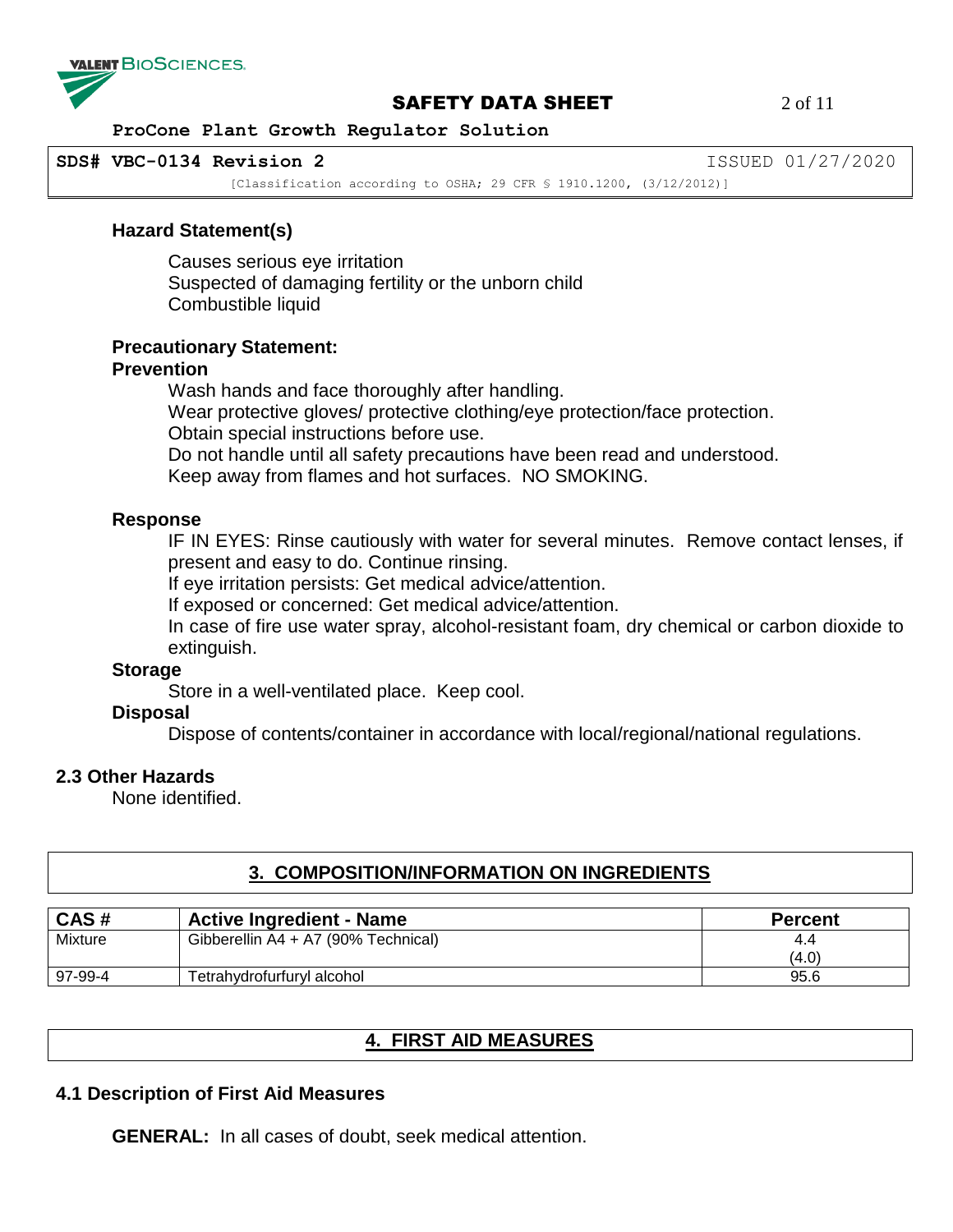

## **SAFETY DATA SHEET** 3 of 11

 **ProCone Plant Growth Regulator Solution**

**SDS# VBC-0134 Revision 2** ISSUED 01/27/2020

[Classification according to OSHA; 29 CFR § 1910.1200, (3/12/2012)]

**EYES:** Remove from source of exposure. Flush with copious amounts of water. Remove contact lenses, if present and easy to do, after the first 5 minutes, then continue rinsing. If irritation persists or signs of toxicity occur, seek medical attention. Provide symptomatic /supportive care as necessary.

**SKIN:** Remove from source of exposure. Take off contaminated clothing. Flush with copious amounts of water. If irritation persists or signs of toxicity occur, seek medical attention. Provide symptomatic/supportive care as necessary.

**INGESTION:** Remove from source of exposure. Move person to fresh air. Do NOT induce vomiting. Rinse mouth with water. If signs of toxicity occur, seek medical attention. Provide symptomatic /supportive care as necessary.

**INHALATION:** Remove from source of exposure. If signs of toxicity occur, seek medical attention. Provide symptomatic/supportive care as necessary. If person is not breathing, call 911, and then give artificial respiration.

# **4.2 Most important Symptoms and Effects, both Acute and Delayed Acute and Delayed**

The most important known symptoms and effects are described in section 2 and 11.

# **4.3 Indication of any Immediate Medical Attention and Special Treatment Needed**

Treat symptomatically and supportively

# **5. FIRE FIGHTING PROCEDURES**

## **5.1 Extinguisher Media**

## **Suitable Extinguisher Media**

Water spray, alcohol resistant foam, dry chemical or carbon dioxide.

## **Unsuitable Extinguisher Media**

None known

# **5.2 Specific Hazards Arising from the Chemical**

None known.

# **Thermal decomposition products**

Carbon oxides.

# **5.3 Advice to Firefighters**

# **Protective Equipment and precautions for firefighters**

Fire fighter should wear full-face, self-contained breathing apparatus and impervious protective clothing. Fire fighters should avoid inhaling combustion products. See Section 8 (Exposure Controls / Personal Protection).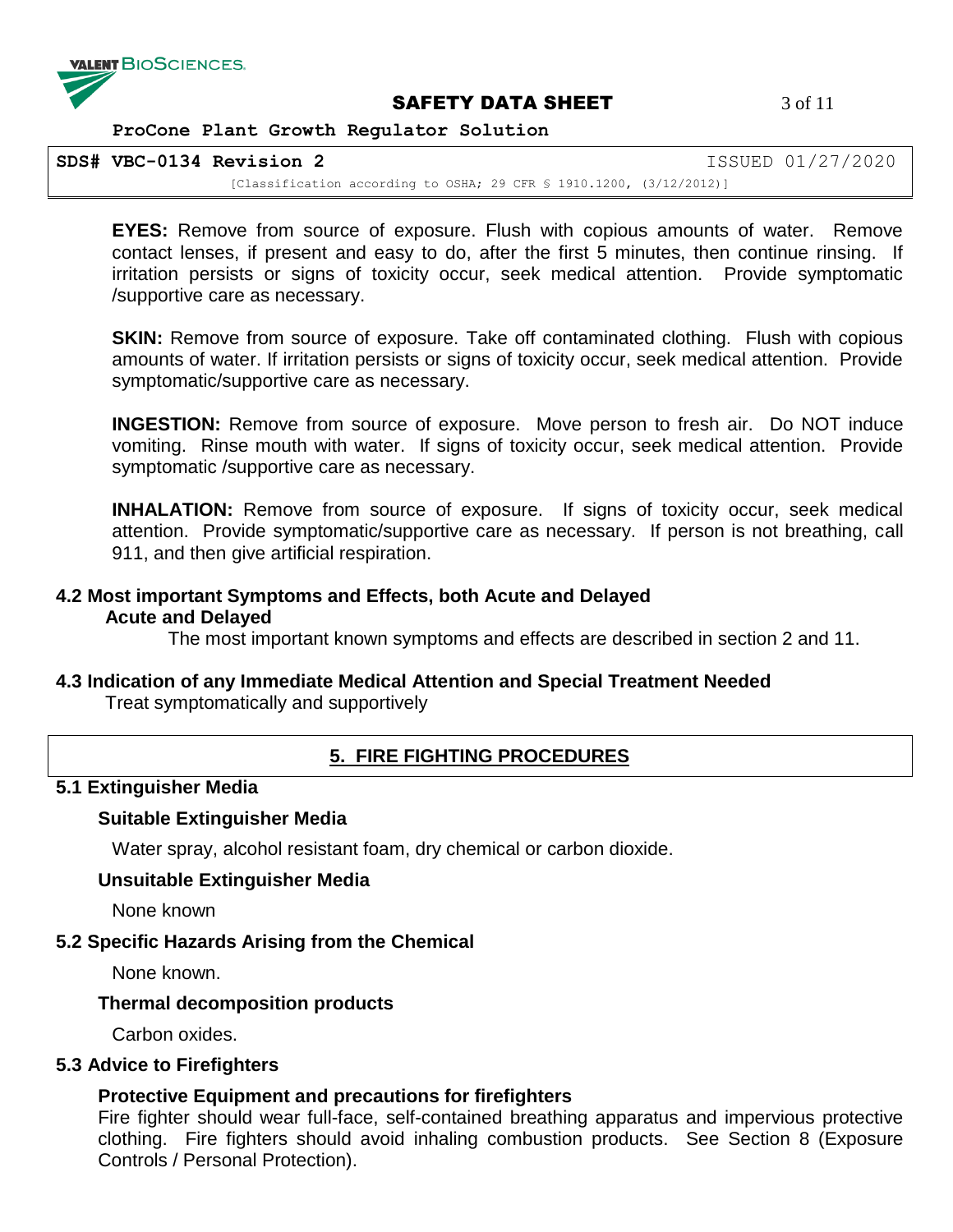

**SAFETY DATA SHEET** 4 of 11

 **ProCone Plant Growth Regulator Solution**

**SDS# VBC-0134 Revision 2** ISSUED 01/27/2020

[Classification according to OSHA; 29 CFR § 1910.1200, (3/12/2012)]

# **6. ACCIDENTAL RELEASE MEASURES**

#### **6.1 Personal Precautions, Protective Equipment and Emergency Procedures**

Use personal protective equipment. Avoid breathing vapors, mist or gas. Ensure adequate ventilation. Remove all sources of ignition. Evacuate personnel to safe areas. Beware of vapors accumulating to form explosive concentrations. Vapors can accumulate in low areas. For personal protection see section 8.

#### **6.2 Environmental Precautions**

Prevent further leakage or spillage if safe to do so. Do not let product enter drains.

#### **6.3 Methods and Materials for Containment and Cleaning Up**

Ventilate area. Wear appropriate personal protective equipment. Contain spillage and recover product with inert material (earth, sand, vermiculite), place into appropriate container for disposal.

## **6.4 Reference to Other Sections**

See Section 7 for Handling Procedures. See Section 8 for Personal Protective Equipment recommendations. See Section 13 for Disposal Considerations.

US Regulations may require reporting spills of hazardous materials: See Section 15: Regulatory Information for details on reportable quantities, if any.

# **7. HANDLING AND STORAGE**

#### **7.1 Precautions for Safe handling**

Avoid contact with eyes, skin or clothing. Wash thoroughly after handling. Do not eat, drink, chew gum or smoke while working with product, obey reasonable safety precautions and practice good housekeeping. Keep away from sources of ignition – NO SMOKING. Take measures to prevent the build up of electrostatic charge.

## **7.2 Conditions for Safe Storage, Including and Incompatibilities**

Keep container tightly closed in a dry well-ventilated place. Containers which are opened must be carefully resealed and kept upright to prevent leakage.

**Incompatibilities**

Hygroscopic

# **7.3 Specific End Use(s)**

Plant Growth Regulator product.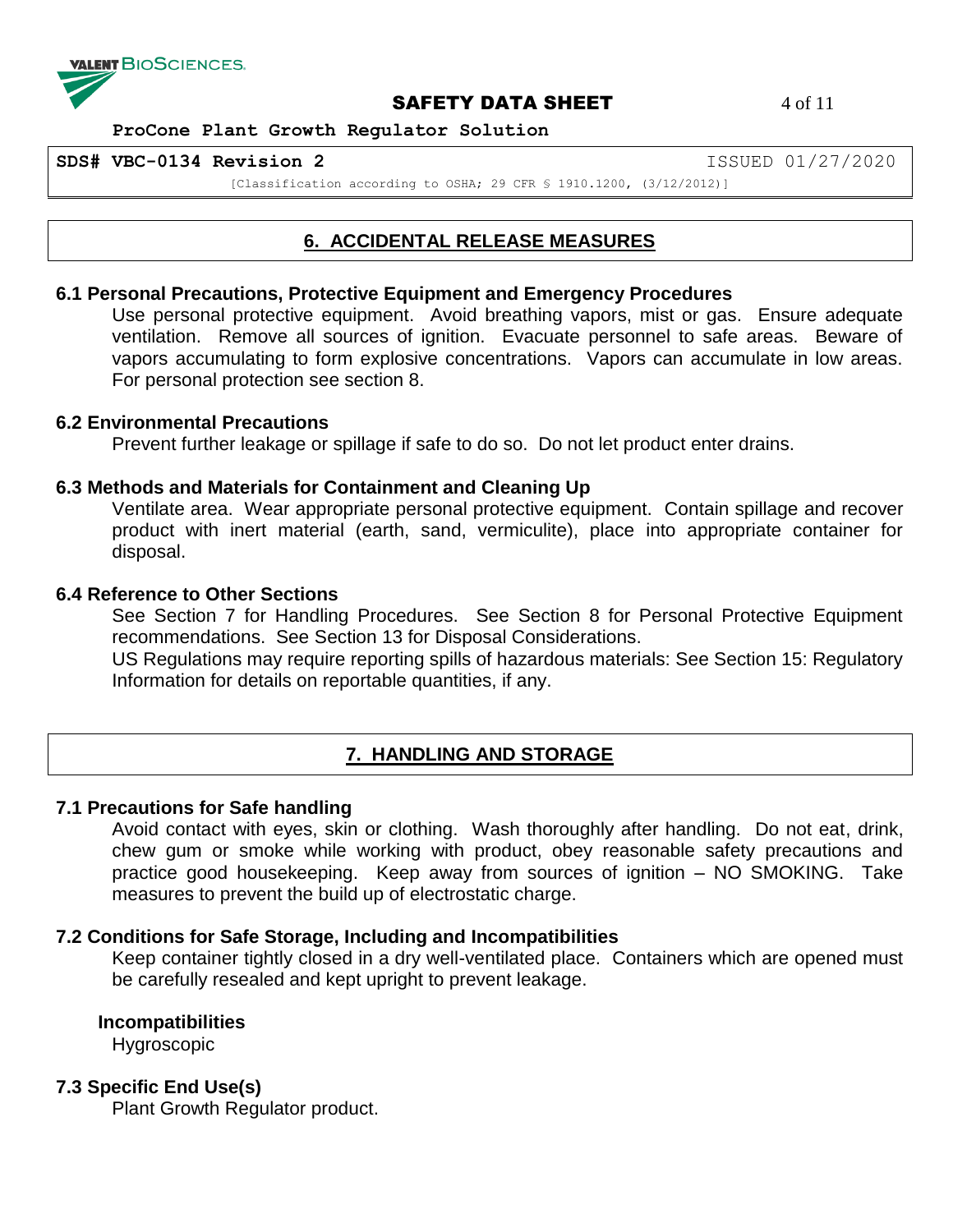

#### **SAFETY DATA SHEET** 5 of 11

 **ProCone Plant Growth Regulator Solution**

**SDS# VBC-0134 Revision 2** ISSUED 01/27/2020

[Classification according to OSHA; 29 CFR § 1910.1200, (3/12/2012)]

# **8. EXPOSURE CONTROLS/PERSONAL PROTECTION**

#### **8.1 Control Parameters**

**Components with workplace control parameters**

| Component                     | CAS-No. | Value | Control    | <b>Basis</b>                                           |
|-------------------------------|---------|-------|------------|--------------------------------------------------------|
|                               |         |       | parameters |                                                        |
| Tetrahydrofurfuryl<br>alcohol | 97-99-4 | TWA   | $0.5$ ppm  | USA. Workplace Environmental<br>Exposure Levels (WEEL) |

#### **Derived No Effect Levels (DNELs)**

No DNELs available **Predicted No Effect Concentrations (PNECs)** No PNECs available

## **8.2 Exposure controls**

## **Appropriate engineering controls**

Handle in accordance with good industrial hygiene and safety practice. Wash hands before breaks and at the end of workday.

## **Personal protective equipment**

#### **Eye/face protection**

Safety glasses with side-shields conforming to EN166 Use equipment for eye protection tested and approved under appropriate government standards such as NIOSH (US) or EN 166(EU).

#### **Skin protection**

Handle with gloves. Gloves must be inspected prior to use. Use proper glove removal technique (without touching glove's outer surface) to avoid skin contact with this product. Dispose of contaminated gloves after use in accordance with applicable laws and good laboratory practices. Wash and dry hands.

Full contact - Material: butyl-rubber (Minimum layer thickness: 0.3 mm; Break through time: 480 min)

Splash contact - Material: Nitrile rubber (Minimum layer thickness: 0.4 mm; Break through time: 30 min)

If used in solution, or mixed with other substances, and under conditions which differ from EN 374, contact the supplier of the CE approved gloves. This recommendation is advisory only and must be evaluated by an industrial hygienist and safety officer familiar with the specific situation of anticipated use by our customers. It should not be construed as offering an approval for any specific use scenario.

## **Body Protection**

Impervious clothing, The type of protective equipment must be selected according to the concentration and amount of the dangerous substance at the specific workplace.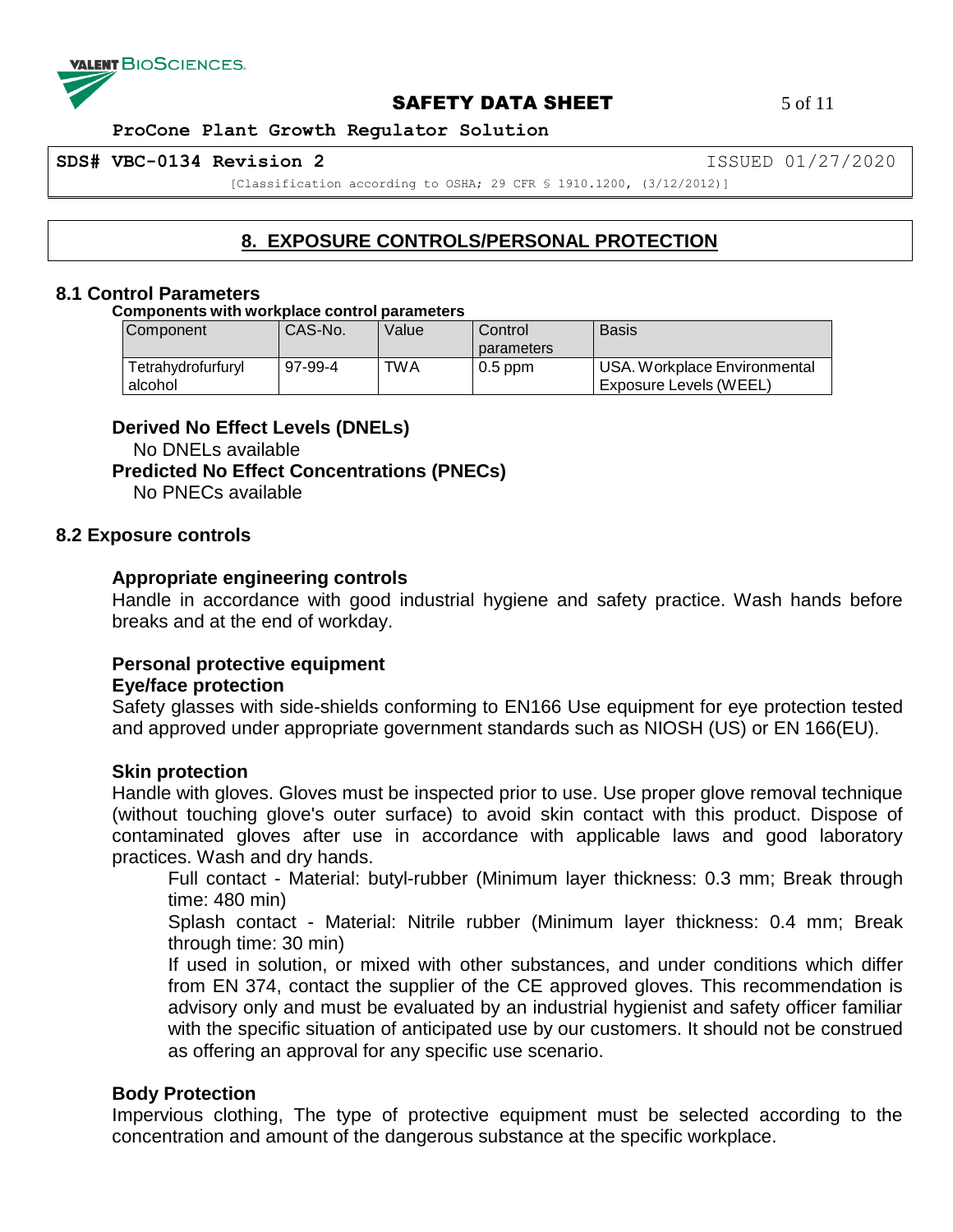

# **SAFETY DATA SHEET** 6 of 11

 **ProCone Plant Growth Regulator Solution**

**SDS# VBC-0134 Revision 2** ISSUED 01/27/2020

[Classification according to OSHA; 29 CFR § 1910.1200, (3/12/2012)]

#### **Respiratory protection**

Where risk assessment shows air-purifying respirators are appropriate use a full-face respirator with multipurpose combination (US) or type ABEK (EN 14387) respirator cartridges as a backup to engineering controls.

If the respirator is the sole means of protection, use a full-face supplied air respirator. Use respirators and components tested and approved under appropriate government standards such as NIOSH (US) or CEN (EU).

#### **Control of environmental exposure**

Prevent further leakage or spillage if safe to do so. Do not let product enter drains.

#### **9. PHYSICAL AND CHEMICAL PROPERTIES**

| Appearance:                | <b>Clear Colorless Liquid</b>        | Odor:                          | Not determined                                        |
|----------------------------|--------------------------------------|--------------------------------|-------------------------------------------------------|
| pH:                        | 2.97 (5% sol'n)                      | Bulk density:                  | 1.054 $q/cm3$                                         |
| <b>Melting Point:</b>      | $-80^{\circ}$ C (1112 $^{\circ}$ F)  | Solubility (H <sub>2</sub> O): | 250 g/l at 20° C                                      |
| Initial Boiling Point:     | 176 $^{\circ}$ C (352 $^{\circ}$ F)  |                                | Flash Point:   75 <sup>0</sup> C (167 <sup>0</sup> F) |
| Partition coefficient; n-  | Log Pow: -0.139 at 24.7 $\rm ^{0}$ C | Oxidizing/reduction action     | Not determined                                        |
| octanol/water:             |                                      | (Chemical incompatibility):    |                                                       |
| Corrosion characteristics: | Not determined                       | Explosive properties:          | Upper limit: 9.7% (V)                                 |
|                            |                                      |                                | Lower limit $1.5\%$ (V)                               |
| Flammability:              | Not determined                       | Vapor Pressure:                | 1.86 hPa                                              |
| Oxidizing properties:      | Not determined                       | Auto-ignition temp:            | 282ºC (540ºF)                                         |

# **10. CHEMICAL STABILITY AND REACTIVITY**

#### **10.1 Reactivity**

Material does not pose a significant reactivity hazard.

#### **10.2 Chemical Stability**

Stable under ordinary conditions of use and storage.

#### **10.3 Possibility of Hazardous Reactions**

Does not undergo hazardous polymerization.

# **10.4 Conditions to Avoid**

Heat, flames and sparks.

#### **10.5 Incompatible Materials**

Strong acids, strong oxidizing agents and strong reducing agents.

#### **10.6 Hazardous Decomposition Products**

No data available.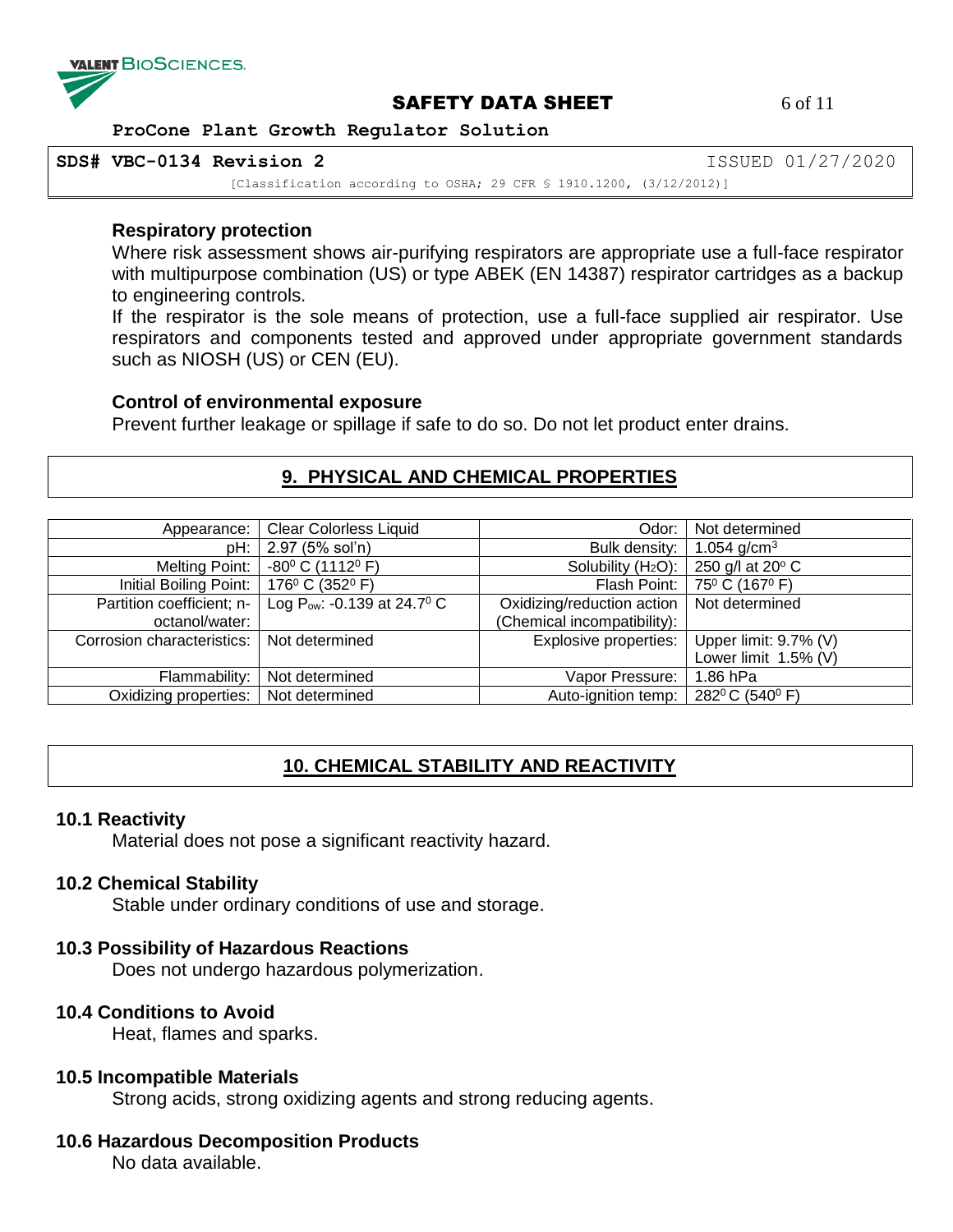

# **SAFETY DATA SHEET** 7 of 11

 **ProCone Plant Growth Regulator Solution**

**SDS# VBC-0134 Revision 2** ISSUED 01/27/2020

[Classification according to OSHA; 29 CFR § 1910.1200, (3/12/2012)]

# **11. TOXICOLOGICAL INFORMATION**

# **11.1 Information on Toxicological Effects**

Likely Routes of Exposure Inhalation: Yes Eye Contact: Yes Skin Contact: Yes Ingestion: Not likely

#### Product (Toxicity from Primary Component; unless noted) Toxicology:

Acute Effects

|                                      | Oral Toxicity: $LD_{50} > 2,000$ mg/kg bw (rat)<br>$LD_{50}$ > 2,100 mg/kg bw (Final product data)                                                                                                                                                        |
|--------------------------------------|-----------------------------------------------------------------------------------------------------------------------------------------------------------------------------------------------------------------------------------------------------------|
|                                      | Dermal Toxicity: $LD_{50} > 2,000 < 5,000$ mg/kg bw (Final product data)                                                                                                                                                                                  |
|                                      | Inhalation Toxicity: 3.64 mg/L (Final Product Data)                                                                                                                                                                                                       |
|                                      | Dermal Irritation: No skin irritation (Rabbit)                                                                                                                                                                                                            |
|                                      | Ocular Irritation: Irritating to eyes (Rabbit)                                                                                                                                                                                                            |
|                                      | Dermal Sensitization: Does not cause skin sensitization (OECD Test - 429)                                                                                                                                                                                 |
|                                      | Mutagenicity Information: Components of this product are not listed as mutagens.                                                                                                                                                                          |
|                                      | Carcinogenicity Information: Components of this product are not listed as carcinogenic by ACGIH,<br>NTP, IARC or OSHA.                                                                                                                                    |
|                                      | Developmental/Reproductive Toxicity: Rat - male & female - Oral: Paternal Effects: Testes,<br>epididymis, sperm duct. Spermatogenesis (including genetic material, sperm<br>morphology, motility and count). Endocrine Effect: Effect on menstrual cycle. |
|                                      | Special Target Organ: Single exposure - No data available<br>Repeat exposure – No data available                                                                                                                                                          |
| Aspiration Hazard: No data available |                                                                                                                                                                                                                                                           |
|                                      | Repeat Dose: Rat – male & female oral – NOAEL: 35 mg/kg                                                                                                                                                                                                   |
|                                      | Additional Information: Effects due to ingestion may include: narcosis, lung oedema, liver and kidney<br>injury may occur.                                                                                                                                |

## **12. ECOLOGICAL INFORMATION**

#### **12.1 Ecotoxicity**

 Fish: LC<sup>50</sup> > 101 mg/L (96-H, *Oryzias latipes*) Aquatic Invertebrates: EC<sup>50</sup> > 91.7 mg/L (48-H) (*Daphnia magna*) Algae: EC<sup>50</sup> > 98.9 mg/L (*Selenastrum capricormutum*)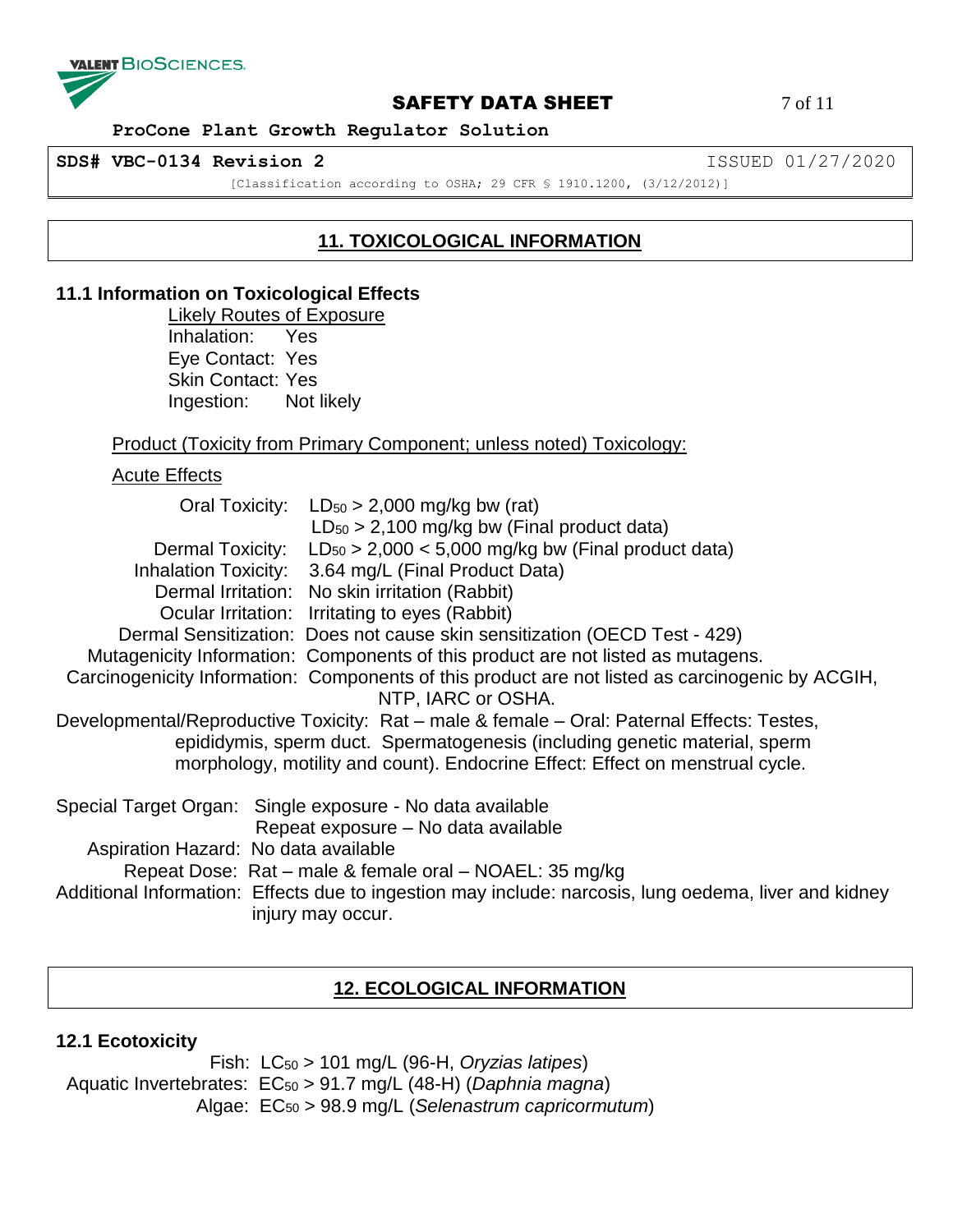

# **SAFETY DATA SHEET** 8 of 11

 **ProCone Plant Growth Regulator Solution**

**SDS# VBC-0134 Revision 2** ISSUED 01/27/2020

[Classification according to OSHA; 29 CFR \$ 1910.1200, (3/12/2012)]

## **12.2 Persistence and Degradability**

Product is readily biodegradable.

#### **12.3 Bioaccumulation potential**

No data available.

#### **12.4 Mobility in Soil**

No data available.

# **12.5 Results of PBT and vPvB assessment**

Assessments not performed

#### **12.6 Other adverse effects**

None known

# **13. DISPOSAL CONSIDERATIONS**

#### **13.1 Waste Disposal Methods**

This combustible material may be burned in a chemical incinerator equipped with an afterburner and scrubber. Offer surplus and non-recyclable solutions to a licensed disposal company. Contact a licensed professional waste disposal service to dispose of this material. Dispose of product in accordance with federal, state, provincial, and local regulations. Prevent contamination of environment by wastes.

# **14. TRANSPORTATION INFORMATION**

DOT STATUS: Regulated

UN PROPER SHIPPING NAME: NA1993 Combustible liquid, n.o.s. (Tetrahydrofurfuryl alcohol) Packing Group: III

> REMARKS: Not regulated by DOT in non-bulk packaging (<119 gal capacity) [See CFR 49 173.150(f)].

IATA/ICA0 STATUS: Not Regulated

PROPER SHIPPING NAME: N/A

REMARKS: Flashpoint above 73.5ºC considered non-flammable

IMDG STATUS: Not Regulated

PROPER SHIPPING NAME: N/A

REMARKS: Flashpoint above 73.5ºC considered non-flammable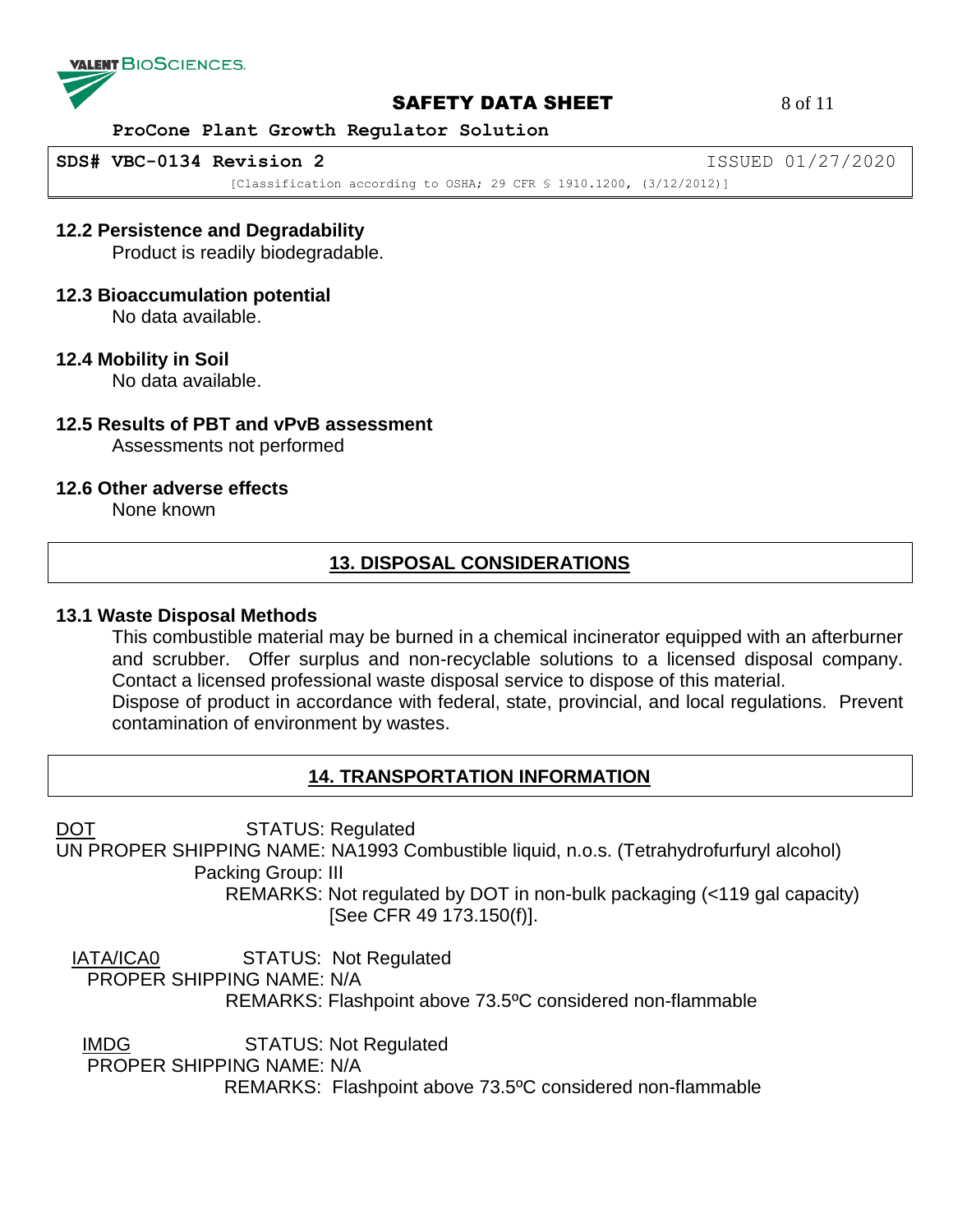

#### **SAFETY DATA SHEET** 9 of 11

 **ProCone Plant Growth Regulator Solution**

**SDS# VBC-0134 Revision 2** ISSUED 01/27/2020

[Classification according to OSHA; 29 CFR § 1910.1200, (3/12/2012)]

# **15. REGULATORY INFORMATION**

# **15.1 Safety, Health and Environmental Regulations / Specific Legislation**

 TSCA STATUS: Not Listed CERCLA STATUS: Not regulated as hazardous SARA STATUS: Acute: Yes Chronic: Yes Fire: Yes CDT: No RCRA STATUS: Not regulated as hazardous State Right-To-Know: **Massachusetts** 

Tetrahydrofurfuryl alcohol CAS# 97-99-4

# **Pennsylvania**

Tetrahydrofurfuryl alcohol CAS# 97-99-4

# **New Jersey**

Tetrahydrofurfuryl alcohol CAS# 97-99-4

Consult applicable national, state provincial or local laws to determine regulations, laws or ordinances which may be applicable.

# **15.2 FIFRA – Pesticide Labeling**

EPA registration Number: 73049-32 EPA Pesticide Label signal word: WARNING

Product must have EPA Approved Pesticide Label attached or accompanying all containers.

This chemical is a pesticide product registered by the United States Environmental Protection Agency and is subject to certain labeling requirements under federal pesticide law. These requirements differ from the classification criteria and hazard information required for safety data sheets (SDS), and for workplace labels of non-pesticide chemicals. The hazard information required on the pesticide label is reproduced below. The pesticide label also includes other important information, including directions and limitations for its use.

# **PRECAUTIONARY STATEMENTS HAZARDS TO HUMANS & DOMESTIC ANIMALS**

# **WARNING**

Causes substantial but temporary eye injury. Harmful if swallowed or absorbed through skin. Wear goggles and face shield. Do not get in eyes or on clothing. Avoid contact with skin. Wash thoroughly with soap and water after handling. Remove contaminated clothing and wash clothing before reuse.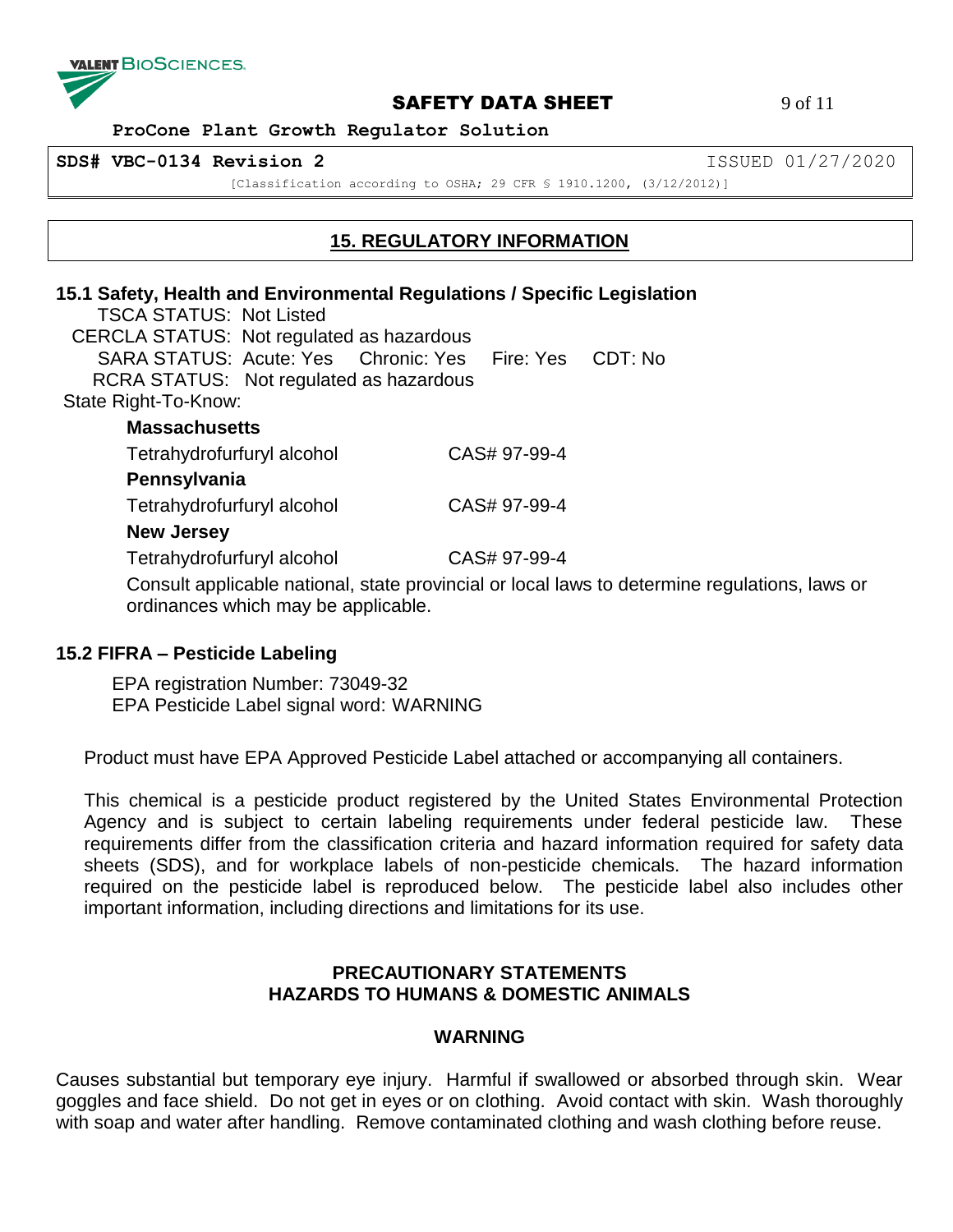

# **SAFETY DATA SHEET** 10 of 11

 **ProCone Plant Growth Regulator Solution**

**SDS# VBC-0134 Revision 2** ISSUED 01/27/2020

[Classification according to OSHA; 29 CFR § 1910.1200, (3/12/2012)]

#### **ENVIRONMENTAL HAZARDS**

Do not apply directly to water, or to areas where surface water is present or to intertidal areas below the mean high water mark. Do not contaminate water when cleaning equipment or disposing of equipment washwaters or rinsate.

## **DIRECTIONS FOR USE**

It is a violation of Federal law to use this product in a manner inconsistent with its labeling. Do not apply this product in a way that will contact workers or other persons, either directly or through drift. Only protected handlers may be in the area during application. For any requirements specific to your State or Tribe, consult the agency responsible for pesticide regulation.

## **STORAGE AND DISPOSAL**

Do not contaminate water, food or feed by storage or disposal.

**PESTICIDE STORAGE:** Store below 77°F (25°C). Keep containers tightly closed when not in use. Do not freeze.

**PESTICIDE DISPOSAL**: Wastes resulting from use of this product may be disposed of on site or at an approved waste disposal facility.

**CONTAINER DISPOSAL**: Nonrefillable container. Do not reuse or refill this container. Triple rinse container (or equivalent) promptly after emptying. Triple rinse as follows: Empty the remaining contents into application equipment or a mix tank and drain for 10 seconds after the flow begins to drip. Fill the container ¼ full with water and recap. Shake for 10 seconds. Pour rinsate into application equipment or a mix tank or store rinsate for later use or disposal. Drain for 10 seconds after the flow begins to drip. Repeat this procedure two more times. Offer for recycling if available. If recycling is not available puncture and dispose of the container in a sanitary landfill, or by other procedures approved by state and local authorities.

## **16. OTHER INFORMATION**

# **NFPA Hazard Ratings HMIS Hazard Ratings**

- Flammability: 2 Flammability: 2 1 = slight Instability: 0 Instability: 0 2 = moderate
	-
- Health: 2 Health: 2 0 = minimal
	-
	-
	- $3$  = serious
	- $4 =$ Extreme

 REASON FOR ISSUE: Address Change APPROVAL DATE: 01/27/2020 SUPERSEDES DATE: 06/01/2018